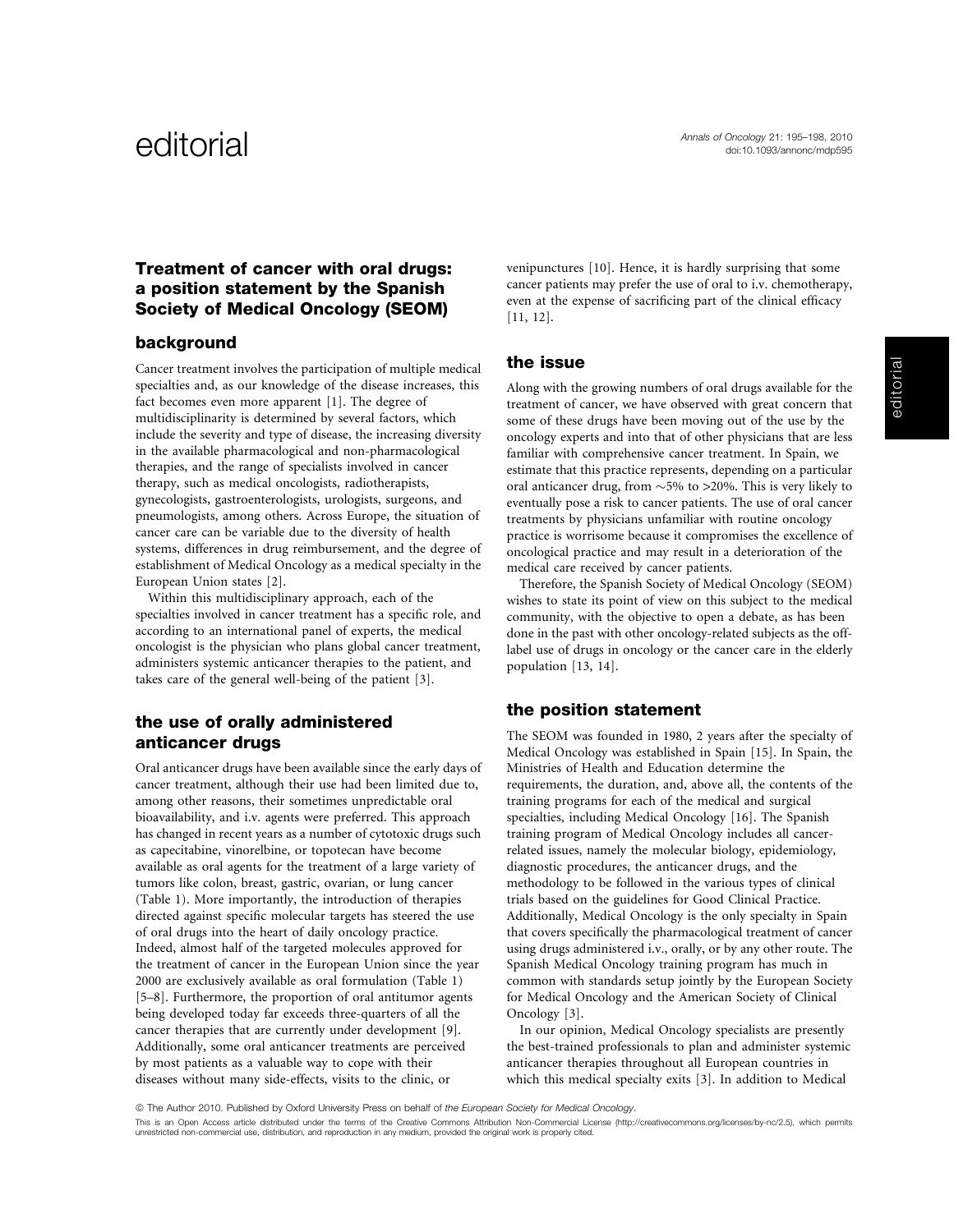# $e$ ditorial  $\overline{a}$

Table 1. Oral anticancer drugs approved by EMEA since 2000 [4]

| Oral drug    | EMEA approval date | <b>Indications</b>                                                                                                                                                                  |
|--------------|--------------------|-------------------------------------------------------------------------------------------------------------------------------------------------------------------------------------|
| Capecitabine | February 2001      | Colorectal cancer, gastric cancer,<br>breast cancer                                                                                                                                 |
| Dasatinih    | November 2006      | Chronic myeloid leukemia, acute<br>lymphoblastic leukemia,<br>lymphoid blast chronic<br>myeloid leukemia                                                                            |
| Erlotinib    | September 2005     | Non-small-cell lung cancer,<br>pancreatic cancer                                                                                                                                    |
| Fludarabine  | <b>July 2002</b>   | B-cell chronic lymphocytic<br>leukemia                                                                                                                                              |
| Imatinih     | November 2001      | Chronic myeloid leukemia, acute<br>lymphoblastic leukemia,<br>chronic eosinophilic leukemia,<br>malignant gastrointestinal<br>stromal tumors.<br>dermatofibrosarcoma<br>protuberans |
| Lapatinib    | <b>Iune 2008</b>   | Breast cancer                                                                                                                                                                       |
| Nilotinih    | November 2007      | Chronic myelogenous leukemia                                                                                                                                                        |
| Sorafenib    | <b>July 2006</b>   | Hepatocellular carcinoma, renal<br>cell carcinoma                                                                                                                                   |
| Sunitinib    | <b>July 2006</b>   | Malignant gastrointestinal<br>stromal tumor, renal cell<br>carcinoma                                                                                                                |
| Thalidomide  | April 2008         | Multiple myeloma                                                                                                                                                                    |
| Vinorelbine  | April 2004         | Breast cancer, lung cancer                                                                                                                                                          |
| Topotecan    | April 2008         | Ovarian cancer, lung cancer,<br>cervix cancer                                                                                                                                       |

<sup>a</sup>i.v. anticancer drugs approved by the EMEA since 2000: alemtuzumab, bevacizumab, bortezomib, cetuximab, liposomal doxorubicin, liposomal paclitaxel, panitumumab, pemetrexed, temsirolimus, and trastuzumab.

Oncology specialists, there are some physicians in Europe who may be empowered to treat cancer patients. Thus, in some European countries, there are supraspecialists within gynecology, gastroenterology, urology, or pneumology that may have the necessary training to qualify them to treat with drugs certain cancer types, although not all. Also, we must take into account those individual cases of physicians who, although not having formal oncology training, have acquired supervised or unsupervised experience during years of practice.

Why are professionals who are not fully trained or experienced in the pharmacotherapy of cancer prescribing oral antineoplastics? There are several reasons explaining this, among which is the belief that oral anticancer drugs have a lower toxicity, and hence their delivery does not require specific skills or knowledge, or that the administration outside of a day hospital facilitates the outpatient prescription of these agents. Furthermore, the possibility of using novel moleculartargeted drugs may be tempting from a professional point of view because of using 'modern' drugs. This is especially true in the field of cancer therapy, which has led the pharmacological molecular revolution that we are witnessing nowadays. In addition, there is a clear marketing pressure applied by

pharmaceutical companies to non-oncology specialists for the use of their latest generation drugs.

Several solid reasons support our warning that the administration of oral anticancer drugs outside the scope of trained oncologists should be considered unsuitable and potentially dangerous.

- It is not true that oral anticancer drugs are less toxic. Although the toxicity profiles of the newer molecularly targeted drugs are less focused on blood cells than those of the traditional chemotherapeutics, they are not, in any sense, insignificant (Table 2). This class of drugs retains the potential for severe and possibly lethal adverse events, whose diagnosis and treatment cannot be properly handled by untrained physicians who do not work in a multidisciplinary environment. Thus, any antitumor therapy, whether administered orally or i.v., whether cytostatic or molecularly targeted, requires safe and careful handling by an experienced specialist and preferably one who has been formally trained in their use.

- The evaluation of the clinical response according to universally accepted criteria is key to anticancer drug administration [17, 18]. Only the training programs in Medical Oncology specifically include this expertise [3, 5]. Furthermore, in some malignancies, such as gastrointestinal stromal tumors, the response criteria used are specifically tailored for a single disease [19]. Physicians, if unfamiliar with the subtleties of oncology practice, may keep administering a drug as long as the patient seems to be tolerating it well, hence confusing 'clinical appearance' with 'clinical response'. In oncology, the term 'clinical benefit' means objective response or disease stability in the absence of limiting toxicity [20]. This concept implies carrying out regular and objective evaluations of the tumor's response to therapy.
- - A physician untrained in cancer therapy who decides to prescribe an oral anticancer drug may often administer it as monotherapy because he may feel uncomfortable using the whole range of anticancer agents. Based on wider experience, a medical oncologist will choose the best treatment, either as monotherapy or in combination with other oral or i.v. antitumor drugs, depending on the patient's situation and the existence of published evidence which supports their use.
- - Often, an untrained physician will be familiarized with the use of one oral agent only. For this reason, treatment options offered to a patient may be in these cases just two: either to be treated with that single drug or to be not treated at all. At the heart of a multidisciplinary team that includes a medical oncologist, many treatment options are available. Oral therapy is usually one among several possibilities. The alternatives range from various types of surgeries, radiotherapy, combinations of a variety of chemotherapeutics and biological agents, participation in clinical trials, or referral to an oncology palliative care team. In this era of individualized medicine, cancer treatment in inexperienced hands implies a clear limitation in the chances of tailoring treatments according to the individualized needs of a patient.
- Oncology teams have acquired a particular medical culture founded upon the use of protocols. Not only are anticancer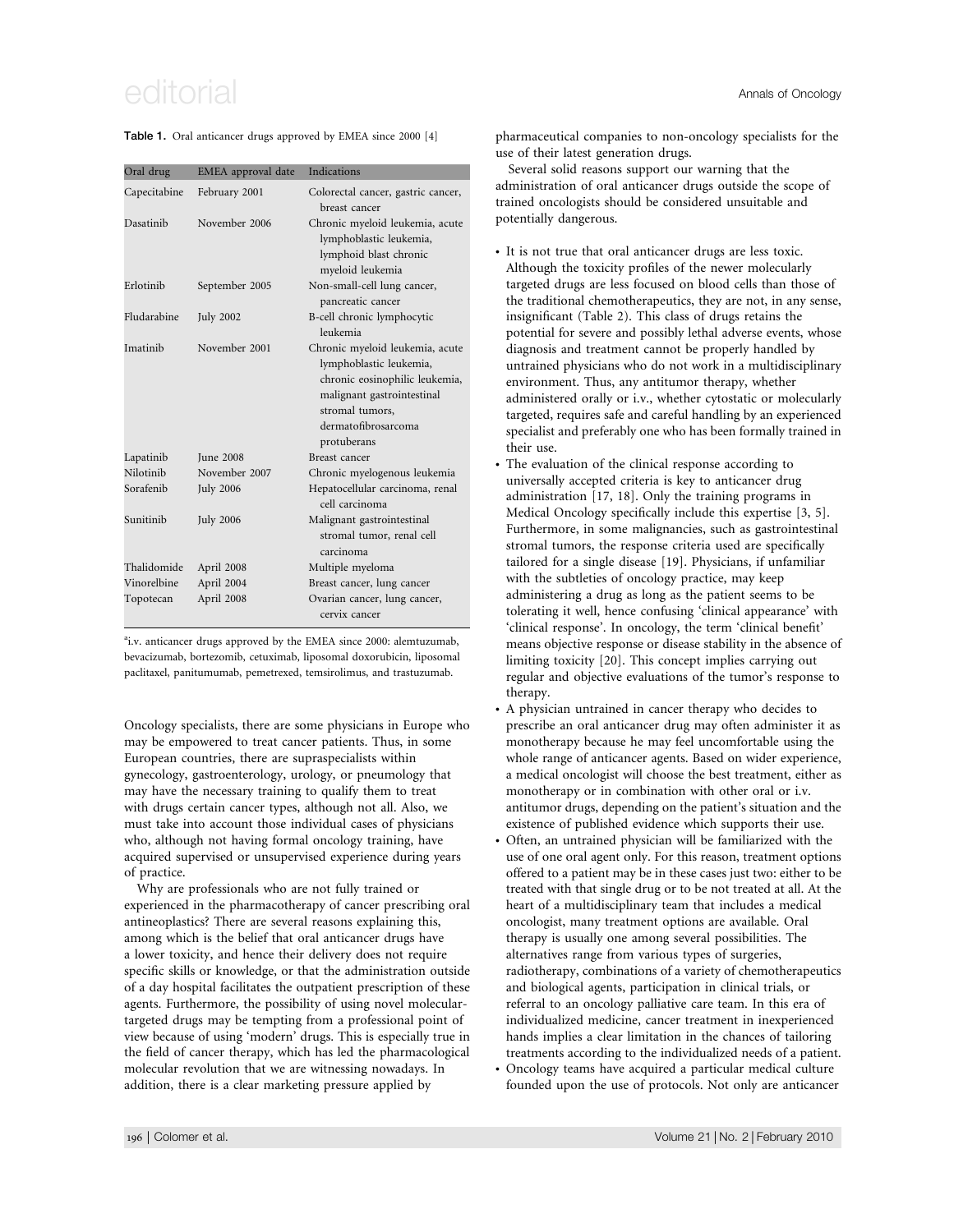# Annals of Oncology  $e$ ditorial

#### Table 2. Main toxic effects of oral anticancer drugs [4]

| Oral drug    | Relevant toxic effects                                                                                  |  |
|--------------|---------------------------------------------------------------------------------------------------------|--|
| Capecitabine | Diarrhea, vomiting, stomatitis, hand–foot syndrome,<br>pancytopenia, electrolyte disorders, cholestasis |  |
| Dasatinib    | Pleural effusion, dyspnea, diarrhea, vomiting, skin rash,<br>hemorrhage                                 |  |
| Erlotinib    | Rash, diarrhea, electrolyte disorders, renal failure                                                    |  |
| Fludarabine  | Pancytopenia, severe infections, vomiting, diarrhea,<br>neuropathy, visual disturbances                 |  |
| Imatinib     | Pancytopenia, vomiting, diarrhea, edema, rash, pleural<br>and pericardial effusion                      |  |
| Lapatinib    | Diarrhea, vomiting, rash, stomatitis, hand-foot syndrome                                                |  |
| Nilotinib    | Pancytopenia, diarrhea, rash, pruritus, hyperlipidemia                                                  |  |
| Sorafenib    | Lymphopenia, hypophosphatemia, hemorrhage,                                                              |  |
|              | hypertension, diarrhea, vomiting, rash, hand-foot                                                       |  |
|              | syndrome, erythema, pruritus, pancreatitis                                                              |  |
| Sunitinib    | Pancytopenia, hypertension, diarrhea, stomatitis,                                                       |  |
|              | vomiting, skin and hair discoloration, hand-foot                                                        |  |
|              | syndrome, rash, epistaxis, glossodynia, decreased                                                       |  |
|              | ejection fraction, hypothyroidism                                                                       |  |
| Thalidomide  | Pancytopenia, peripheral neuropathy, tremor, paresthesia,                                               |  |
|              | somnolence, peripheral edema                                                                            |  |
| Vinorelbine  | Pancytopenia, neuropathy, vomiting, diarrhea, stomatitis,<br>esophagitis                                |  |
| Topotecan    | Pancytopenia, diarrhea, mucositis, vomiting                                                             |  |

drugs given according to specific and detailed written protocols but also the administration of complementary therapies, such as antiemetics, bone marrow growth factors, pain management, palliative care, information for the patient and relatives, genetic counseling services, or data inclusion in cooperative databases, is covered by strict procedural guidelines. Outside the area of Medical Oncology, an inexperienced physician often works alone or in small groups, and hence a patient may suffer from inadequate treatment and support.

- We know that anticancer drugs do not benefit all patients in the same way, and many efforts are oriented to the development of biomarkers that make cancer therapy more cost-effective. In a context of finite budgets, it is important that the prescription of these drugs is done by trained specialists that are proficient in treatment selection. Specific policy measures at the European and National levels should conduct strict reimbursement policies that take into account the prescribing physicians' specialty.
- Lastly, in everyday oncology practice, medical therapy and clinical research are so closely linked that it is almost unthinkable to consider them apart. The inclusion of patients in large cooperative clinical trials not only constitutes the best treatment option for many patients but is also a key element in the development of cancer therapy. The sponsors of clinical trials are often either large research cooperative groups or multinational pharmaceutical companies. In these studies, only those professionals who are integrated into solid multidisciplinary teams; who have the infrastructure, the knowledge, the experience, and the motivation necessary to achieve a high recruitment volume; and who demonstrate an

impeccable adherence to the complex research protocols are invited to participate. For patients, being treated outside the oncological expertise may result in missing the opportunity to be included in a clinical trial. For clinical research itself, this may translate into a decrease in the number of patients recruited in clinical trials and in a difficulty in controlling selection bias.

# conclusions

SEOM has observed that untrained physicians outside the Medical Oncology specialty field are prescribing oral anticancer drugs to patients with cancer. This practice is sometimes based on false assumptions about the easiness of administration or the toxic effects profile of the newer oral anticancer drugs. Cancer therapy implies a global responsibility that goes beyond the prescription of a single drug; it is a commitment that encompasses many aspects of the medical care that is offered to a patient and reaches the society as a whole. The responsibility of safe and effective delivery can only be guaranteed within the heart of multidisciplinary teams who have undergone thorough training in all aspects of comprehensive cancer care and who are governed by strict protocols, have wide therapeutic experience, and are either led or coordinated by medical oncologists. We believe that the prescription of anticancer drugs by physicians who are not oncology experts may compromise the current standards of safety and efficacy in the medical care offered to cancer patients and the high quality of cancer research. SEOM wishes to alert our European Medical Oncology colleagues, the European national health care providers, the international oncology community as a whole, and the general public about this situation and to encourage awareness among health care providers. SEOM believes that regulatory measures to deal with this problem should be undertaken both locally and nationally.

R. Colomer<sup>1</sup>\*, E. Alba<sup>2</sup>, A. González-Martin<sup>1</sup>, L. Paz-Ares<sup>3</sup>, M. Martín<sup>4</sup>, A. Llombart<sup>5</sup>, Á. Rodríguez Lescure<sup>6</sup>, J. Salvador<sup>7</sup>, J. Albanell<sup>8</sup>, D. Isla<sup>9</sup>, M. Lomas<sup>10</sup>, C. A. Rodríguez<sup>11</sup>, J. M. Trigo<sup>2</sup>, J. R. Germà<sup>12</sup>, J. Bellmunt<sup>8</sup>, J. Tabernero<sup>13</sup>, R. Rosell<sup>14</sup>, E. Aranda<sup>15</sup>, R. Cubedo<sup>16</sup> & J. Baselga<sup>13</sup>On behalf of the Spanish Society of Medical Oncology

 ${}^{1}$ Centro Oncológico MD Anderson España, Madrid,  ${}^{2}$ Hospital Virgen de la Victoria, Málaga, <sup>3</sup>Hospital Virgen del Rocío, Sevilla, <sup>4</sup>Hospital Gregorio Marañón, Madrid, <sup>5</sup>Hospital Arnau de Vilanova, Lleida, <sup>6</sup>Hospital General Universitario de Elche, Elche, <sup>7</sup>Hospital Nuestra Señora de Valme, Sevilla,<br><sup>8</sup>Hospital del Max IMIM, Barcelona, <sup>9</sup>Hospital Clínico Hospital del Mar-IMIM, Barcelona, <sup>9</sup>Hospital Clínico Universitario Lozano Blesa, Zaragoza, 10Complejo Hospitalario de Jaén, Jaén, <sup>11</sup>Hospital Universitario de salamanca, Salamanca, <sup>12</sup>Hospital Duran i Reynals,<br>Barcelona, <sup>13</sup>Hospital Universitario Vall d'Hebron, Barcelona, <sup>14</sup>Institut Catala d'Oncologia-Hospital Germans Trias i Pujol, Barcelona, <sup>15</sup>Hospital Reina Sofía, Córdoba, <sup>16</sup>Hospital Puerta de Hierro, Madrid, Spain (\*E-mail: rcolomer@seom.org)